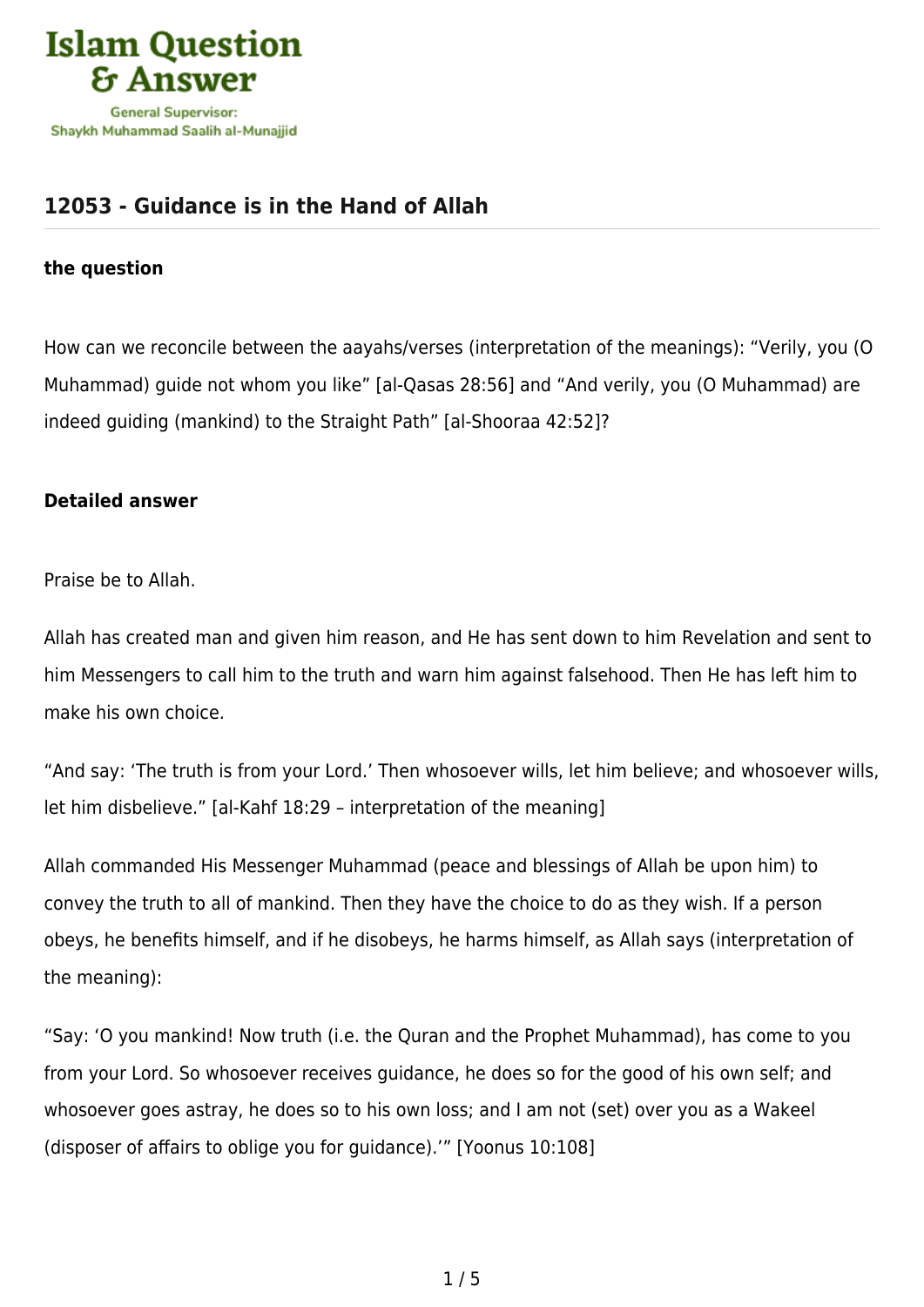

Islam is the religion of the natural state of man (fitrah), the religion of reason and thought. Allah has distinguished the truth from falsehood. He has enjoined all that is good and forbidden all that is evil. He has permitted good things and forbidden evil things. There is no compulsion in religion because the benefits or harms come back upon the created being, not upon the Creator. Allah says (interpretation of the meaning):

"There is no compulsion in religion. Verily, the Right Path has become distinct from the wrong path. Whoever disbelieves in taghoot (false gods) and believes in Allah, then he has grasped the most trustworthy handhold that will never break." [al-Baqarah 2:256]

And Allah says (interpretation of the meaning):

"Whosoever does righteous good deeds, it is for (the benefit of) his ownself; and whosoever does evil, it is against his ownself. And your Lord is not at all unjust to (His) slaves." [Fussilat 41:46]

Guidance is in the hand of Allah. If Allah willed, He could guide all of mankind, for there is nothing that He cannot do on this earth or in the heavens. Nothing happens in His Dominion except that which He wills.

"Say: 'With Allah is the perfect proof and argument, (i.e. the Oneness of Allah, the sending of His Messengers and His Holy Books, to mankind); had He so willed, He would indeed have guided you all.'" [al-An'am 6:149 – interpretation of the meaning]

But in His Wisdom, Allah has created us with the ability to choose, and He has sent down to us guidance and the Criterion. So whoever obeys Allah and His Messenger will enter Paradise and whoever disobeys Allah and His Messenger will enter Hell, as Allah says (interpretation of the meaning):

"Verily, proofs have come to you from your Lord, so whosoever sees, will do so for (the good of) his ownself, and whosoever blinds himself, will do so to his own harm, and I (Muhammad) am not a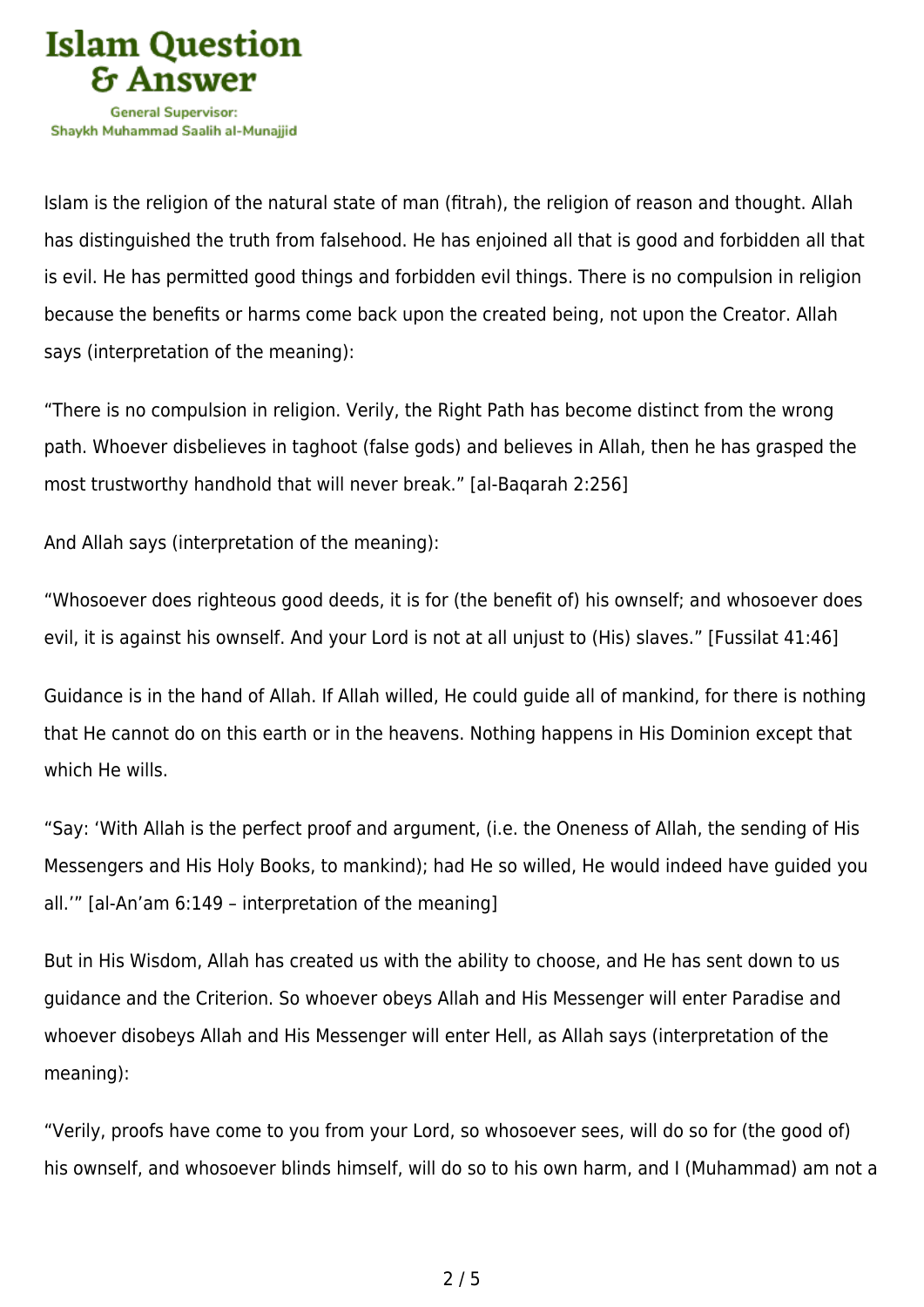

watcher over you." [al-An'am 6:104]

The Messenger (peace and blessings of Allah be upon him) has no part in guidance; all that he and the Muslims have to do is to explain and convey the message, and show them guidance but they cannot force people to follow it, as Allah said to His Messenger (peace and blessings of Allah be upon him) (interpretation of the meaning):

"And had your Lord willed, those on earth would have believed, all of them together. So, will you (O Muhammad) then compel mankind, until they become believers?" [Yoonus 10:99]

And Allah says (interpretation of the meaning):

"And the duty of the Messenger is only to convey (the Message) plainly." [al-'Ankaboot 29:18]

Guidance to the truth is in the hand of Allah alone and no human being has any share in that, as Allah said to His Messenger (peace and blessings of Allah be upon him) (interpretation of the meaning):

"Verily, you (O Muhammad) guide not whom you like, but Allah guides whom He wills. And He knows best those who are the guided." [al-Qasas 28:56]

Allah guides whomsoever He wills and sends astray whomsoever He wills. He has told us that He guides those who obey Him and turn to Him, as He says (interpretation of the meaning):

"While as for those who accept guidance, He increases their guidance and bestows on them their piety." [Muhammad 47:17]

But whoever disobeys Allah and turns away from Him, Allah will not guide him, as He says (interpretation of the meaning):

"Truly, Allah guides not him who is a liar, and a disbeliever." [al-Zumar 39:3]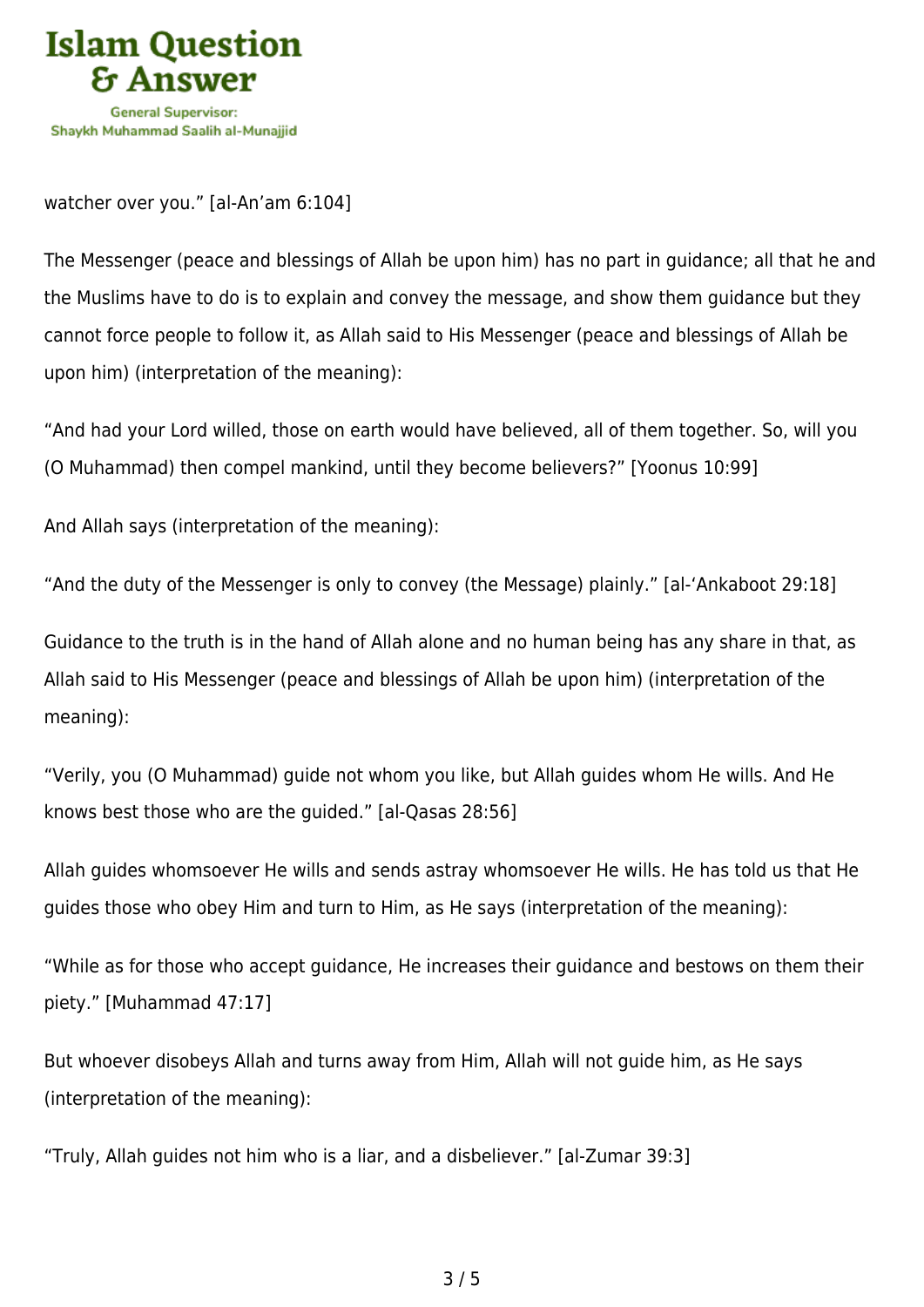

Allah is Omniscient and knows what has happened and is happening and what is yet to come. Allah knows the believers and the disbelievers, and what they will do, and He knows what their fate will be in the Hereafter. He has written all this in al-Lawh al-Mahfooz (the Preserved Tablet), as He says (interpretation of the meaning):

"And all things We have recorded in a Book." [al-Naba 78:29]

Allah has created man with the ability to choose, and He has created him able to do both, either believe or disbelieve, as He says (interpretation of the meaning):

"Verily, We showed him the way, whether he be grateful or ungrateful." [al-Insan 76:3]

Man has the choice in terms of his reason only; if he loses his reason by which he is able to distinguish between the alternatives of good and evil, truth and falsehood, then he is not accountable. Hence according to Islamic sharee'ah (law), the pen is lifted from the insane person (i.e., he is not accountable) until he recovers his senses, and from the child until he reaches the age of understanding, and from the sleeper until he wakes up. None of these people are accountable until they gain or recover the reason by which they may distinguish between the alternatives of faith and disbelief, truth and falsehood, and so on.

Whatever direction a person takes, there will be reward and punishment. If he obeys, there will be Paradise:

"Indeed he succeeds who purifies his ownself (i.e. obeys and performs all that Allah ordered, by following the true Faith of Islamic Monotheism and by doing righteous good deeds." [al-Shams 91:9 – interpretation of the meaning]

And if he disobeys, there will be Hell:

"And indeed he fails who corrupts his ownself (i.e. disobeys what Allah has ordered by rejecting